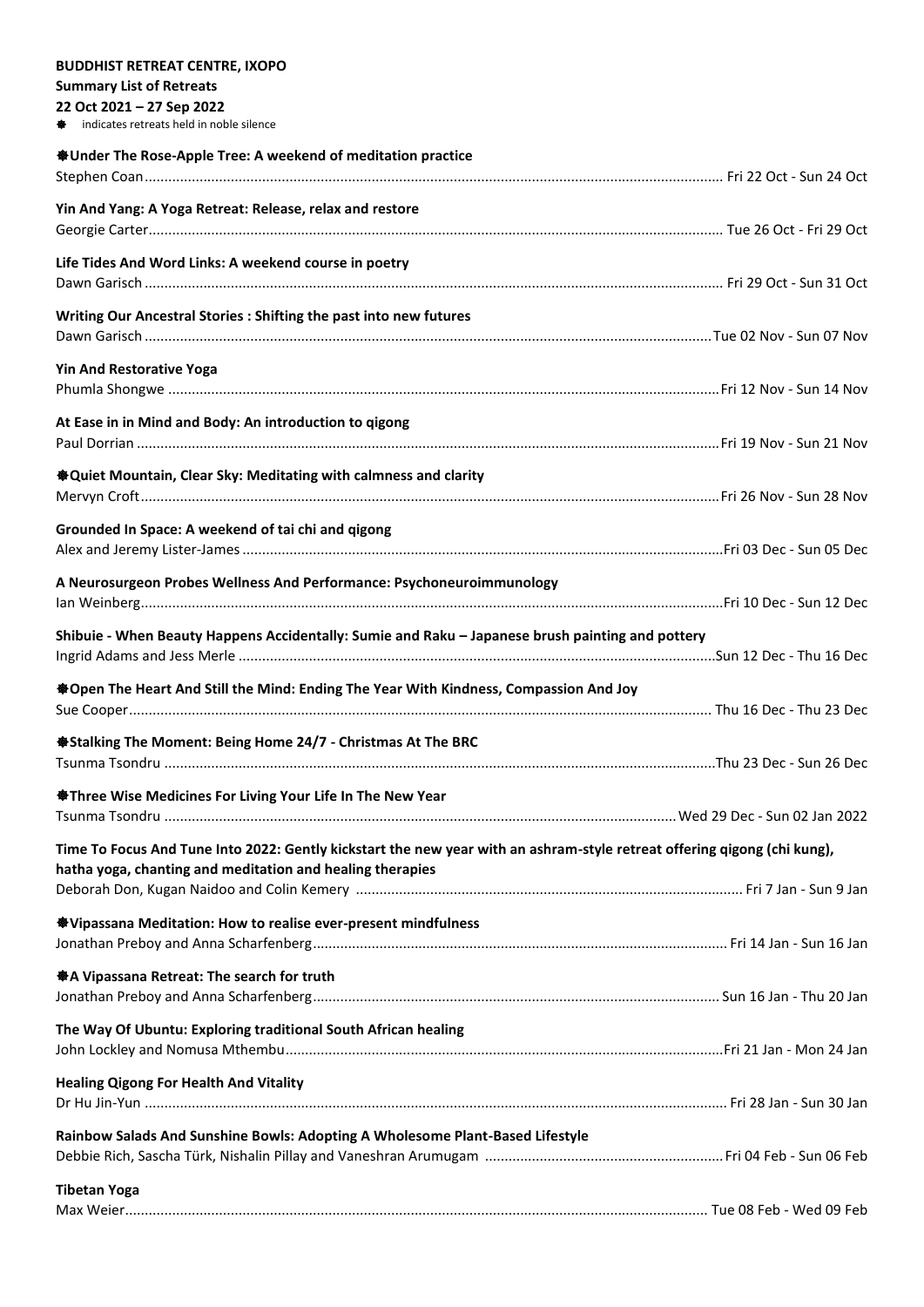| The Great Power Of Chi Kung (Qigong)                                                                                                          |  |
|-----------------------------------------------------------------------------------------------------------------------------------------------|--|
| Getting To Know The Birds At The BRC: 160 Birds of a feather                                                                                  |  |
| ※ Pathways To Tao: Chi Kung (Qigong) - Meditation - Wisdom)                                                                                   |  |
| Happy Healthy Yoga For Health And Harmony                                                                                                     |  |
| <b>Speak Your Truth, Listen Deeply</b>                                                                                                        |  |
| A Neurosurgeon Probes Wellness And Performance: Psychoneuroimmunology                                                                         |  |
| Yin And Yang: A Yoga Retreat: Release, relax and restore                                                                                      |  |
| <b>From Fear To Fundamental Well-Being</b>                                                                                                    |  |
| The Healing Art Of Reiki (Level 1), Yoga And Meditation: Heal the body, relax the mind                                                        |  |
| Deepening The Healing Art Of Reiki: Reiki (Levels 2 and 3), yoga and meditation                                                               |  |
| ※ A Weekend Of Kindness At The BRC                                                                                                            |  |
| Mist Rising, Rain Falling: A qigong retreat                                                                                                   |  |
| Reclaim Your Power: A journey to inner balance                                                                                                |  |
| <b>*Open The Heart And Still The Mind: Embracing grief and gratitude with compassion</b>                                                      |  |
| World As Lover, World As Self: Finding our way home in difficult times                                                                        |  |
| Vinyāsa Yoga And Meditation                                                                                                                   |  |
| Come As You Are: Secular Buddhism, Existential Philosophy And Psychotherapy. Can Buddhism effectively treat the struggles<br>we face in life? |  |
| ※ Under The Full Moon Of May: Wesak - celebrating 25 centuries of Buddhism                                                                    |  |
| ※Beginner's Mind, Quiet Mind: Meditation Instruction And Practice for Meaningful Daily Living                                                 |  |
| Releasing Ourselves From Old Stories: Stepping from the past into an abundant future by drawing on the Ancient Hawaiian                       |  |
| practice of Ho'oponopono                                                                                                                      |  |
| The Heart And Art Of Awakening - Part 1: Shift your life though presence and art                                                              |  |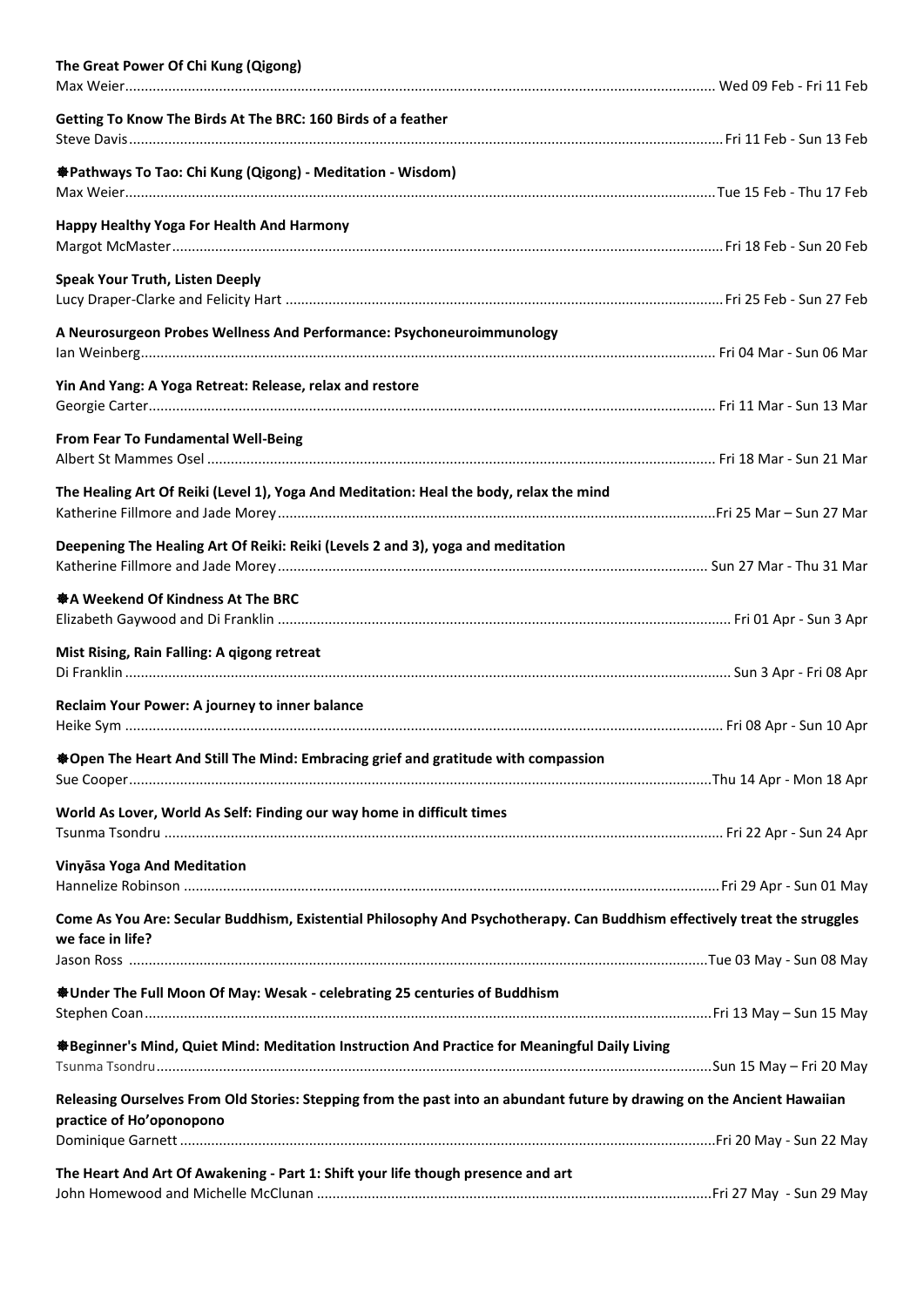| The Heart And Art Of Awakening - Part 2: Going deeper                                                                                                                |  |
|----------------------------------------------------------------------------------------------------------------------------------------------------------------------|--|
| The Sacred Feminine: Empowering the feminine with yoga, meditation and your astrological moon                                                                        |  |
| An Introduction To Mindfulness Based Living: "Knowing the present"                                                                                                   |  |
| Cultivating Mind-Heart Resonance Through Emotional Intelligence And Mindfulness                                                                                      |  |
| Iyengar Yoga: Nudging the body into shape and health                                                                                                                 |  |
| Iyengar Yoga: Deepening your practice                                                                                                                                |  |
| *Saying Yes To Life – Finding The Divinity Within Ourselves: How having 'faith' can help us live wholeheartedly in the midst<br>of a challenging and uncertain world |  |
|                                                                                                                                                                      |  |
| <b>Gardening For Happiness: The Basics Of Gardening</b>                                                                                                              |  |
| <b>Ethical Investing For Sustainability</b>                                                                                                                          |  |
| An Antidote To Insecurity                                                                                                                                            |  |
| <b>Traditional Hatha and Raja Yoga</b>                                                                                                                               |  |
| Anger - On The Path Of Love                                                                                                                                          |  |
| Finding And Keeping Your Centre: Taking Care Of Ourselves In Order To Be Of Service To Others                                                                        |  |
| A Weekend Of Hatha Yoga: Rekindle Your Life Energy                                                                                                                   |  |
| Moving Meditation: Cultivating The Four Energies Of Tai Chi                                                                                                          |  |
| <b>Relaxation: Opening And Relaxing The Heart And Mind</b>                                                                                                           |  |
| Working With The Elements: Enquiry Into Ourselves And The World Around Us Through A Deeper Understanding Of Our<br><b>Environment</b>                                |  |
|                                                                                                                                                                      |  |
| A Yin Yoga Retreat: Restorative Yoga                                                                                                                                 |  |
| The Body Has Something To Say: Exploring Our Thinking Bodies Through Yoga, Meditation And Therapeutic Reflection                                                     |  |
| Nia - Retreat Through Dance: Curating Life As Art                                                                                                                    |  |
| A Taste of Somatics: Feeling And Healing The Body From Within                                                                                                        |  |